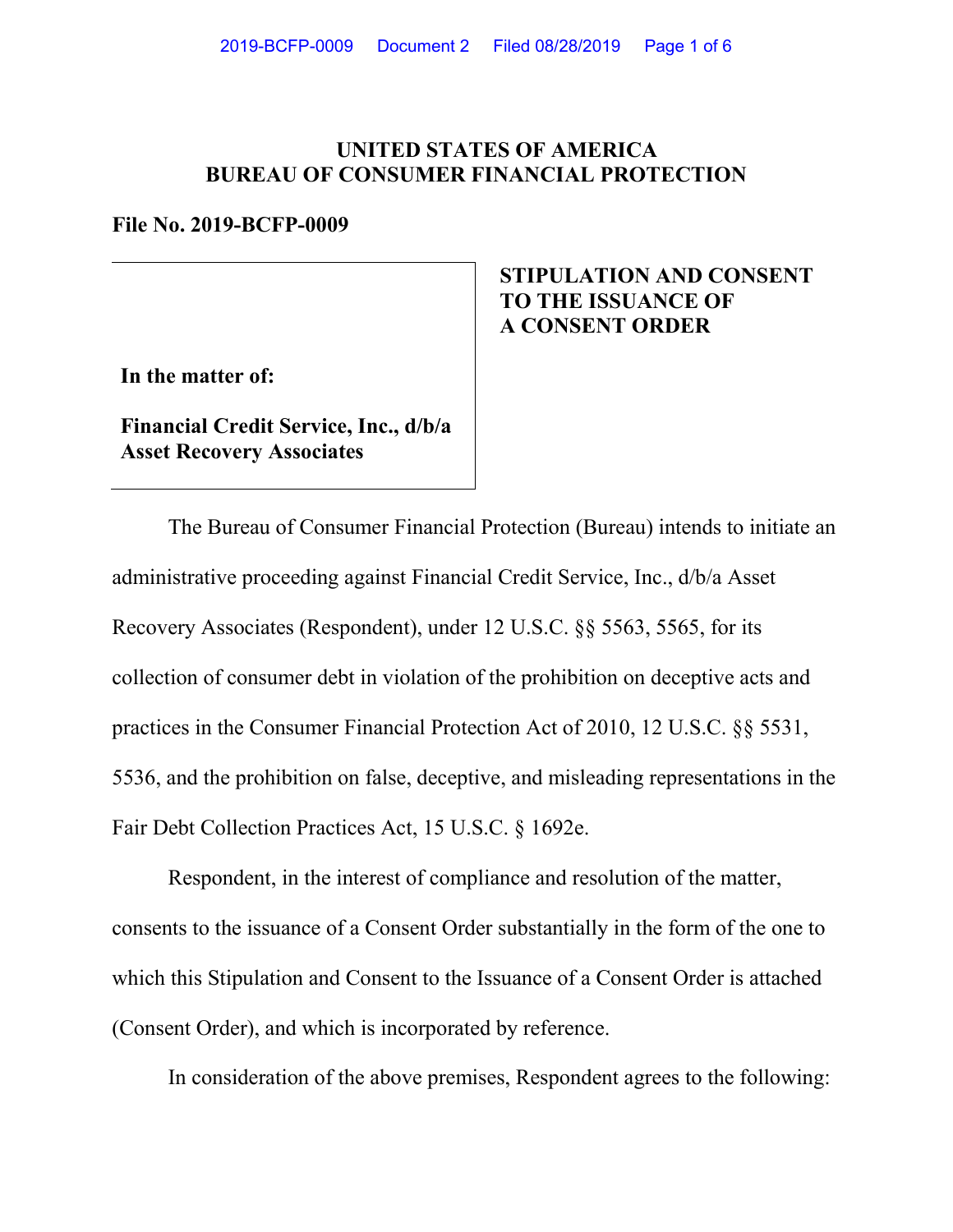### **Jurisdiction**

1. The Bureau has jurisdiction over this matter under §§ 1053 and 1055 of the Consumer Financial Protection Act of 2010 (CFPA), 12 U.S.C. §§ 5563, 5565.

## **Consent**

- 2. Respondent agrees to the issuance of the Consent Order and admits the facts necessary to establish the Bureau's jurisdiction over Respondent and the subject matter of this action.
- 3. Respondent agrees that the Consent Order will be deemed an "order issued with the consent of the person concerned" under 12 U.S.C. § 5563(b)(4), and agrees that the Consent Order will become a final order, effective upon issuance, and will be fully enforceable by the Bureau under 12 U.S.C. §§ 5563(d)(1), 5565.
- 4. Respondent voluntarily enters into this Stipulation and Consent to the Issuance of a Consent Order.
- 5. The Consent Order resolves only Respondent's potential liability for law violations that the Bureau asserted or might have asserted based on the practices described in Section IV of the Consent Order, to the extent such practices occurred before the Effective Date and the Bureau knows about them as of the Effective Date. Respondent acknowledges that no promise or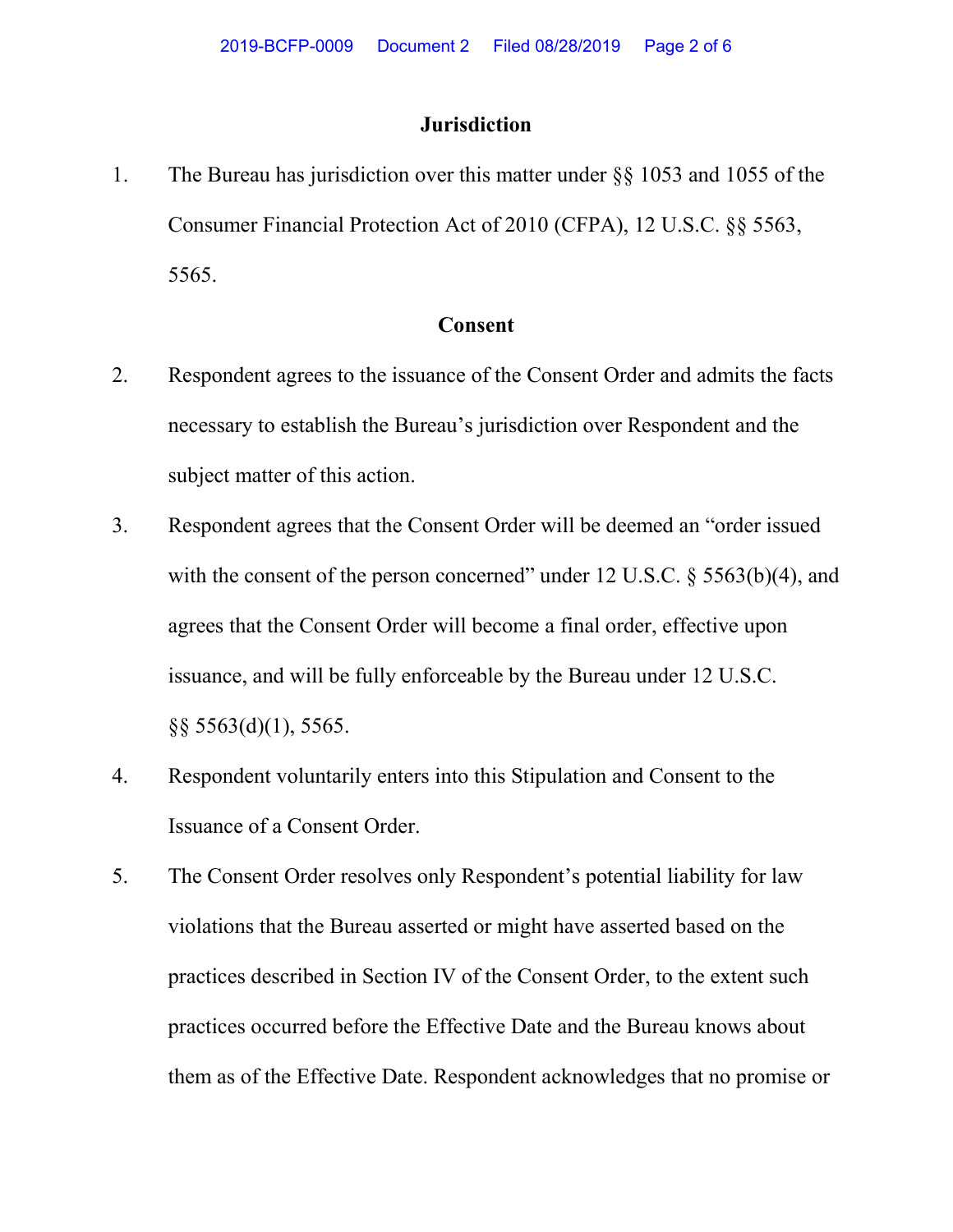representation has been made by the Bureau or any employee, agent, or representative of the Bureau, about any liability outside of this action that may have arisen or may arise from the facts underlying this action or immunity from any such liability.

- 6. Respondent agrees that the facts described in Section IV of the Consent Order will be taken as true and be given collateral estoppel effect, without further proof, in any proceeding before the Bureau to enforce the Consent Order, or in any subsequent civil litigation by the Bureau to enforce the Consent Order or its rights to any payment or monetary judgment under the Consent Order.
- 7. The terms and provisions of this Stipulation and the Consent Order will be binding upon, and inure to the benefit of, the parties hereto and their successors in interest for the duration of the Consent Order.
- 8. Respondent agrees that the Bureau may present the Consent Order to the Bureau Director for signature and entry without further notice.

### **Waivers**

- 9. Respondent, by consenting to this Stipulation, waives:
	- a. any right to service of the Consent Order, and agrees that issuance of the Consent Order will constitute notice to Respondent of its terms and conditions;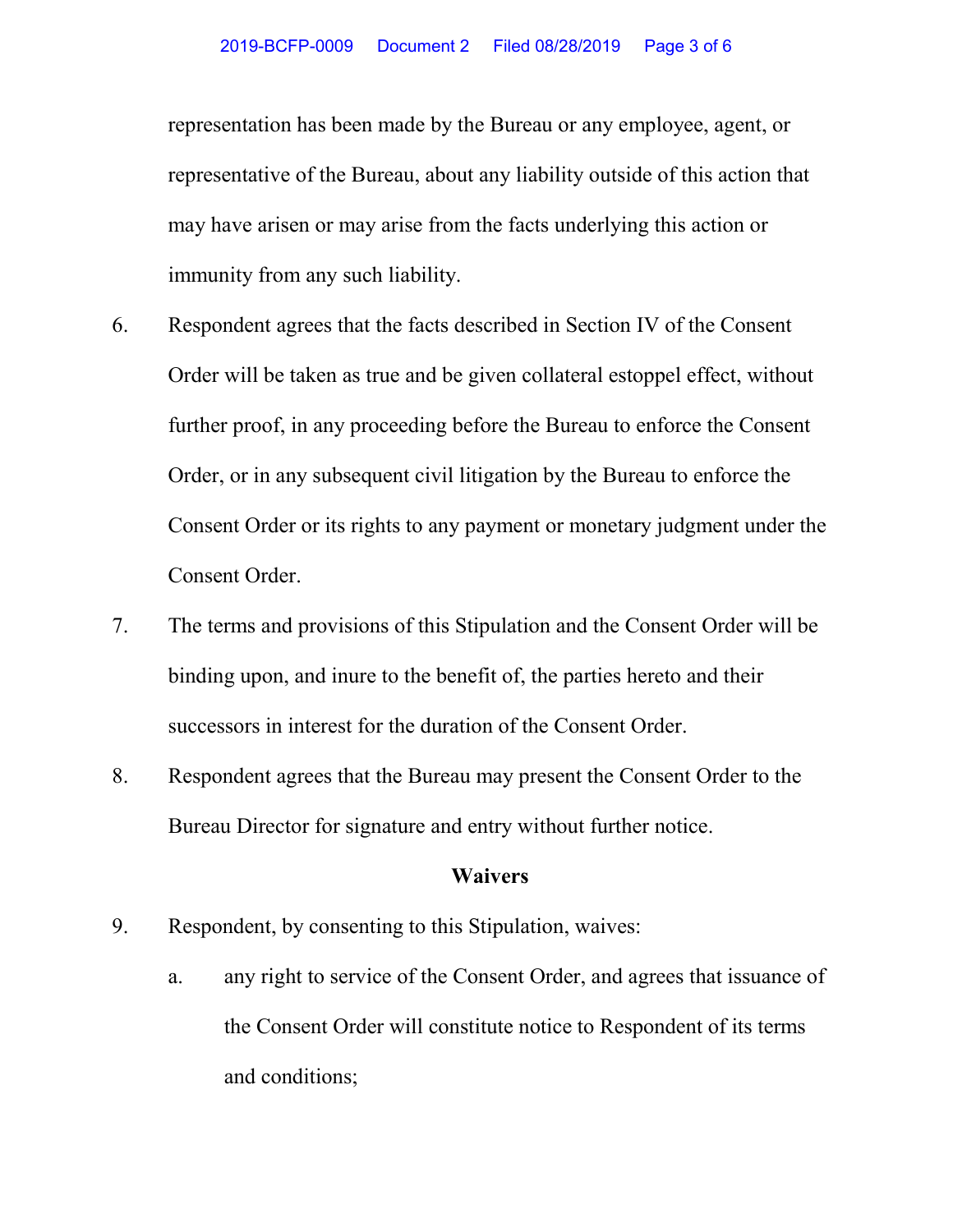- b. any objection to the jurisdiction of the Bureau, including, without limitation, under § 1053 of the CFPA, 12 U.S.C. § 5563;
- c. the rights to all hearings under the statutory provisions under which the proceeding is to be or has been instituted; the filing of proposed findings of fact and conclusions of law; proceedings before, and a recommended decision by, a hearing officer; all post-hearing procedures; and any other procedural right available under § 1053 of the CFPA, 12 U.S.C. § 5563, or 12 C.F.R. Part 1081;
- d. the right to seek any administrative or judicial review of the Consent Order;
- e. any claim for fees, costs or expenses against the Bureau, or any of its agents or employees, and any other governmental entity, related in any way to this enforcement matter or the Consent Order, whether arising under common law or under the terms of any statute, including but not limited to the Equal Access to Justice Act and the Small Business Regulatory Enforcement Fairness Act of 1996; for these purposes, Respondent agrees that Respondent is not the prevailing party in this action because the parties have reached a good-faith settlement;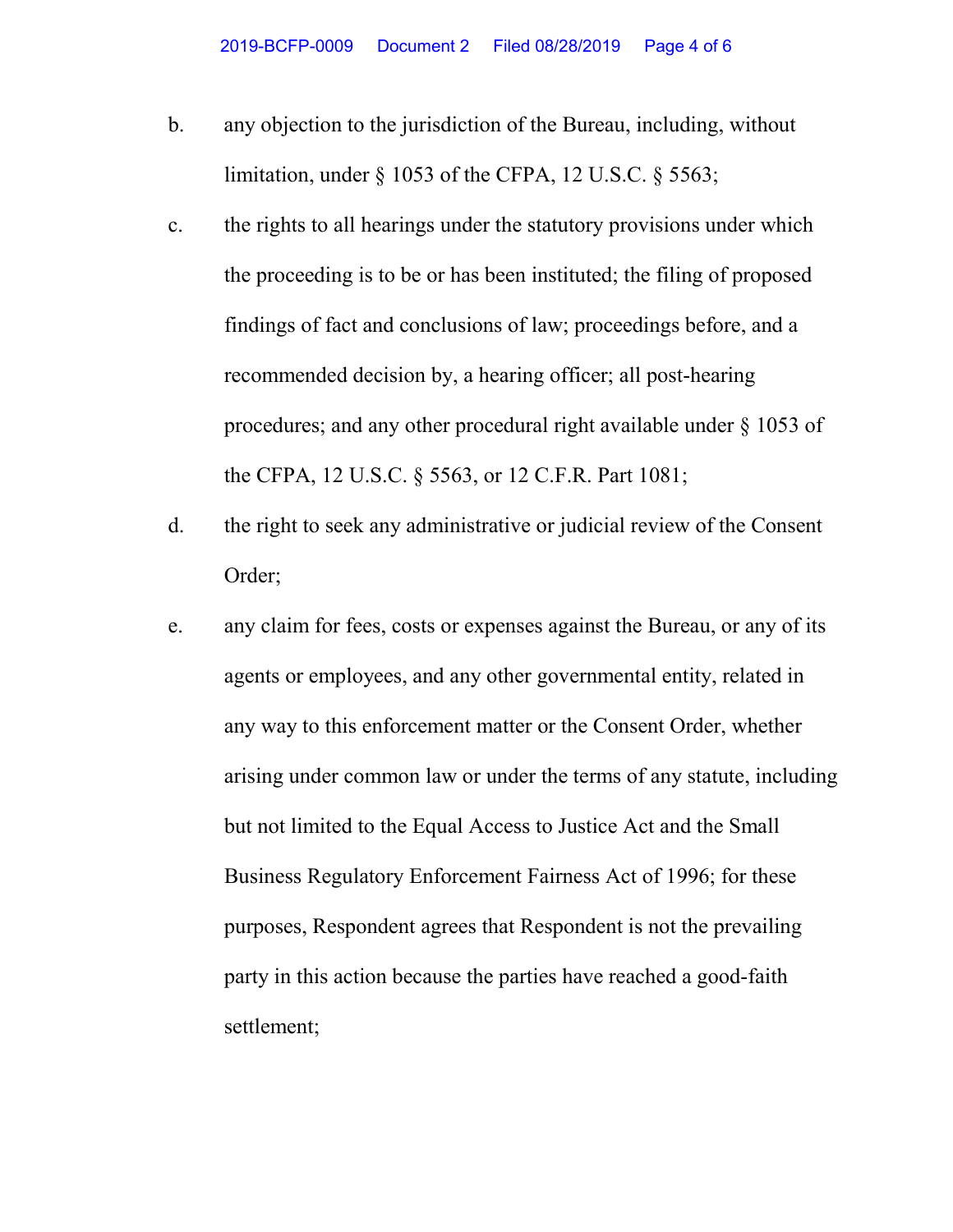- f. any other right to challenge or contest the validity of the Consent Order;
- g. such provisions of the Bureau's rules or other requirements of law as may be construed to prevent any Bureau employee from participating in the preparation of, or advising the Director as to, any order, opinion, finding of fact, or conclusion of law to be entered in connection with this Stipulation or the Consent Order; and
- h. any right to claim bias or prejudgment by the Director based on the consideration of or discussions concerning settlement of all or any part of the proceeding.

- Signatures on next page -